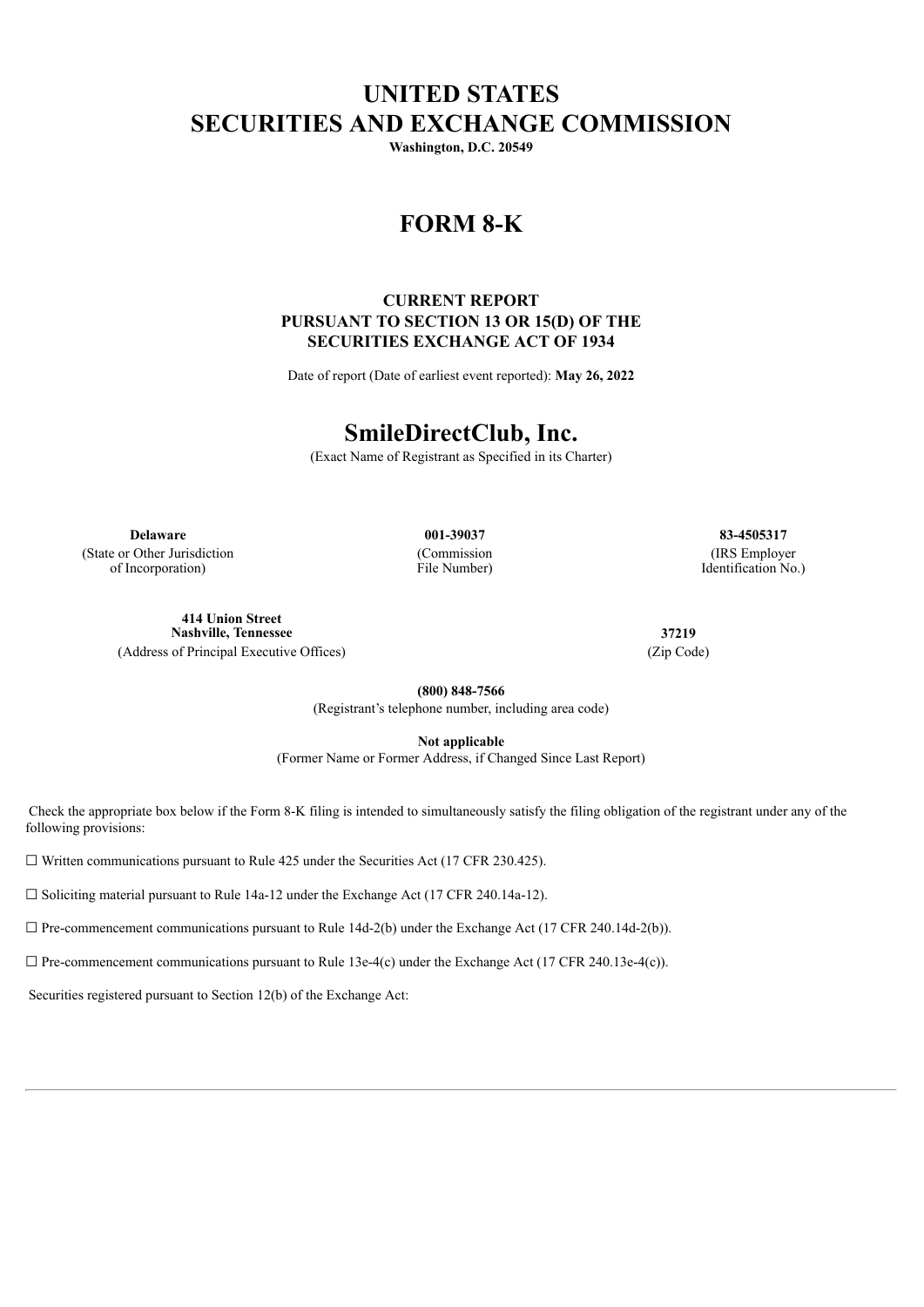| Title of each class                                                     | $\sim$<br>frading symbol | Name on each exchange on which registered |
|-------------------------------------------------------------------------|--------------------------|-------------------------------------------|
| $\sim$<br>.6.0001<br>∠lass<br>per share<br>. common stock.<br>par value | ove                      | Stock Market<br>. IA '                    |

Indicate by check mark whether the registrant is an emerging growth company as defined in Rule 405 of the Securities Act of 1933 (§230.405 of this chapter) or Rule 12b-2 of the Securities Exchange Act of 1934 (§240.12b-2 of this chapter).

Emerging growth company

 $\Box$ 

If an emerging growth company, indicate by check mark if the registrant has elected not to use the extended transition period for complying with any new or revised financial accounting standards provided pursuant to Section 13(a) of the Exchange Act.  $\Box$ 

### **Item 5.02. Departure of Directors or Certain Officers; Election of Directors; Appointment of Certain Officers; Compensatory Arrangements of Certain Officers.**

On May 26, 2022, the Board of Directors (the "Board") of SmileDirectClub, Inc. (the "Company") elected Linda Williams as a member of the Board, effective June 3, 2022, immediately following the Company's Annual Meeting of Stockholders to be held on that same date. Ms. Williams will serve on the Board as a Class II director until the Company's 2024 annual meeting of stockholders or until her successor is duly elected and qualified or until her earlier death, resignation, or removal. Ms. Williams will also become a member of the Audit **Committee** 

Ms. Williams will receive compensation consistent with the Company's other non-employee directors as described in Exhibit 10.12 to the Company's Annual Report on Form 10-K, filed with the U.S. Securities and Exchange Commission on March 1, 2022, except that her initial equity award will have a grant date fair value of \$225,000, and she will also receive a one-time cash payment of \$75,000.

There is no arrangement or understanding between Ms. Williams and any other persons or entities pursuant to which Ms. Williams was appointed as a director, and there are no transactions in which Ms. Williams has an interest requiring disclosure under Item 404(a) of Regulation S-K.

A copy of the press release announcing Ms. William's appointment to the Board is filed herewith as Exhibit 99.1 and is incorporated herein by reference into this Item 5.02.

## **Item 9.01. Financial Statements and Exhibits.**

(d) Exhibits.

| Exhibit No. | <b>Description</b>                                                                                 |
|-------------|----------------------------------------------------------------------------------------------------|
| 99.1        | <u>Press Release dated May 31, 2022, announcing the election of Linda Williams to the Board of</u> |
|             | SmileDirectClub, Inc.                                                                              |
| 104         | Cover Page Interactive Data File (embedded within the Inline XBRL document)                        |

### **SIGNATURE**

Pursuant to the requirements of the Securities Exchange Act of 1934, the registrant has duly caused this report to be signed on its behalf by the undersigned hereunto duly authorized.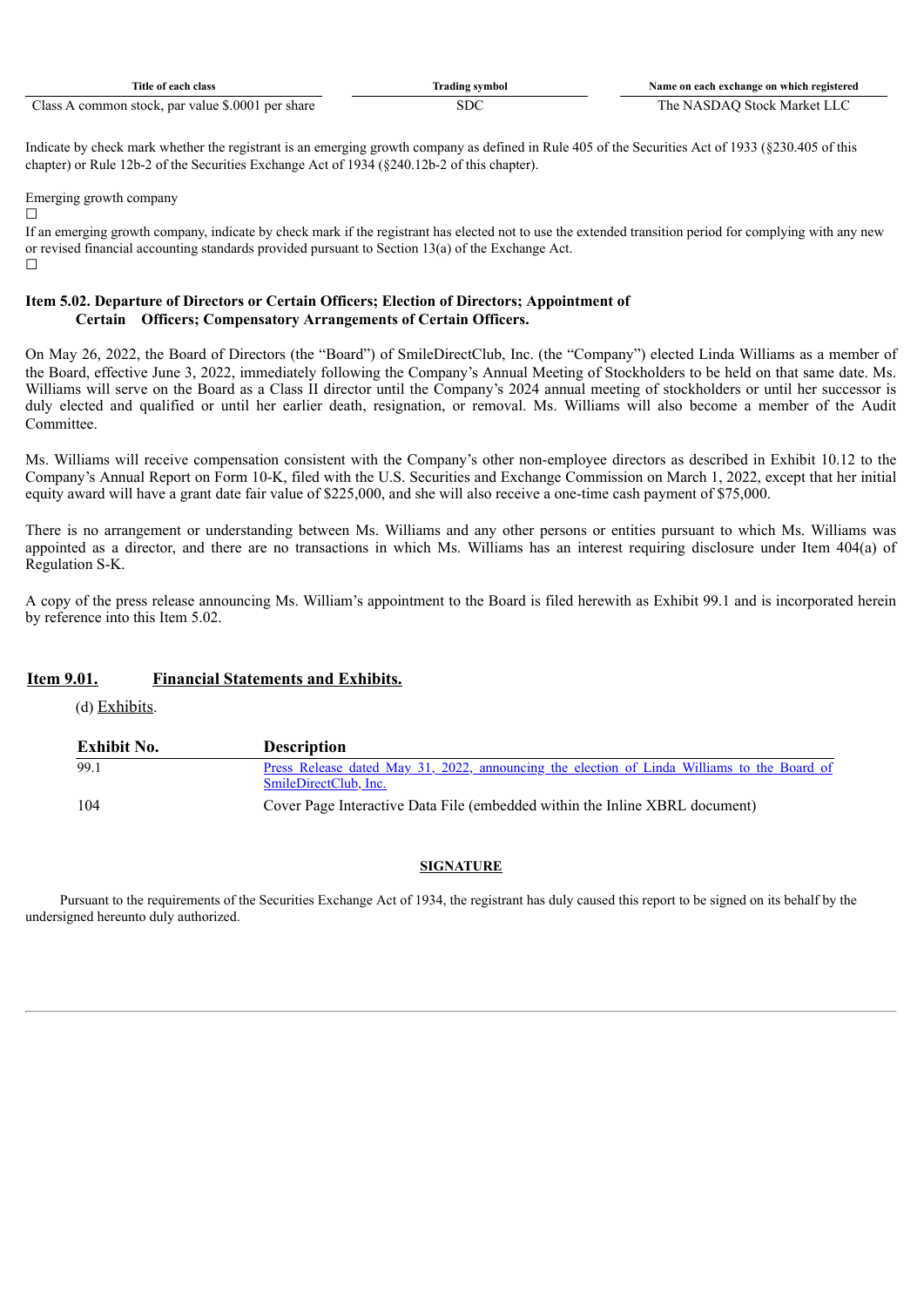### SMILEDIRECTCLUB, INC.

| By:             | /s/ Troy Crawford                                                                           |
|-----------------|---------------------------------------------------------------------------------------------|
| Name:<br>Title: | Troy Crawford<br>Interim Chief Financial Officer, Chief Accounting Officer and<br>Treasurer |

Date: May 31, 2022